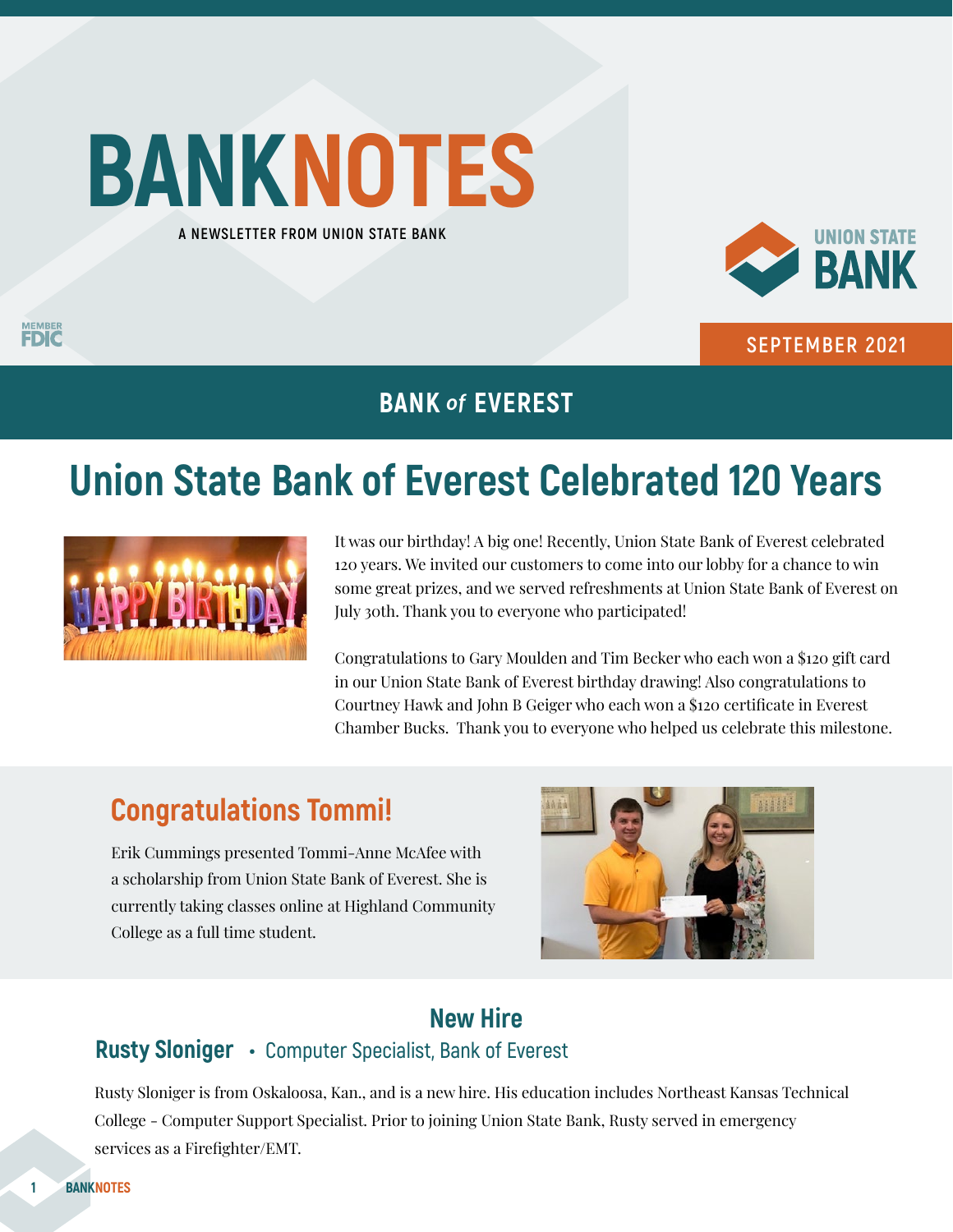### **BANK** *of* **ATCHISON**

## **Union State Bank Family Night at the Mustangs**

Many bank employees attended Family Night at the Mustangs in St. Joseph in July, featuring a fun game, fireworks, food and more. Thank you to everyone who participated!





**Cora and Silas Childs, children of Andy Childs, Union State Bank of Atchison, enjoy the fireworks.**



**Jacob and Bennett Farris, sons of Sean Farris, Union State Bank of Gower, enjoyed the event and meeting the Mustangs mascot.**



## **Congratulations!**

Brooke Bosshammer, Head CSR at Union State Bank of Atchison, was united in marriage on July 16th, 2021 to Jason Shaffer.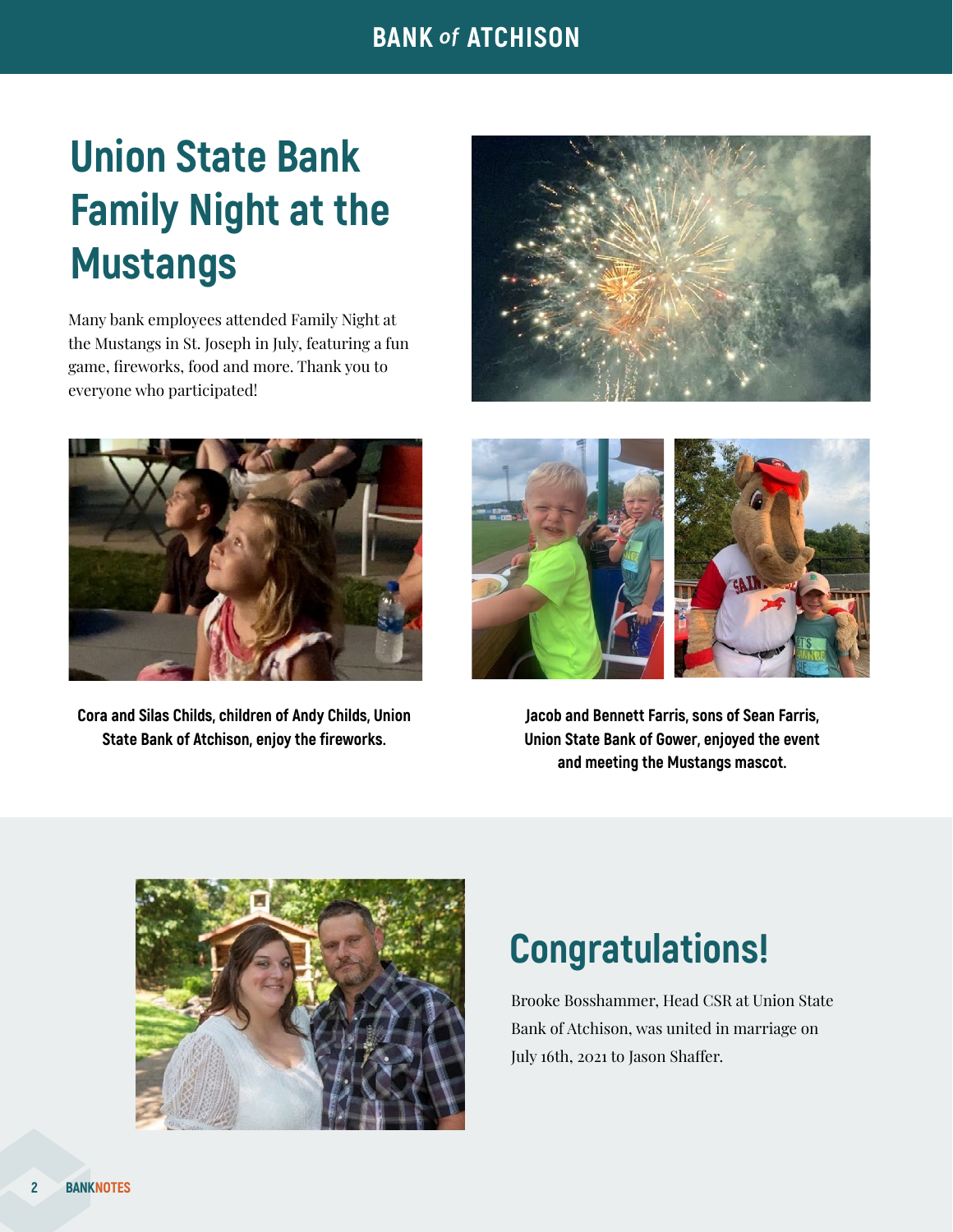

## **More Congratulations!**

Cheryl Lanter, VP of Operations, Bank of Atchison, became a great grandmother. Maxlyn Bridget Welch Was born Aug 10, 2021, weighing 6 lbs 7 oz. Here's to the new great grandma!



## **Welcome Baby Norvilas!**

Justas Norvilas, Financial Strategy Officer, Bank of Atchison, and wife, Sydney, welcomed their first child, Jonas Peter Norvilas, on June 23, 2021.

## **Summer Theater**

Jedd Casey, son of Brian Casey, Bank of Atchison, and Chloe Brincefield, daughter of Jennifer Brincefield, Bank of Atchison, performed in a play at the Theatre Atchison called the Popcorn Gang. Way to go!



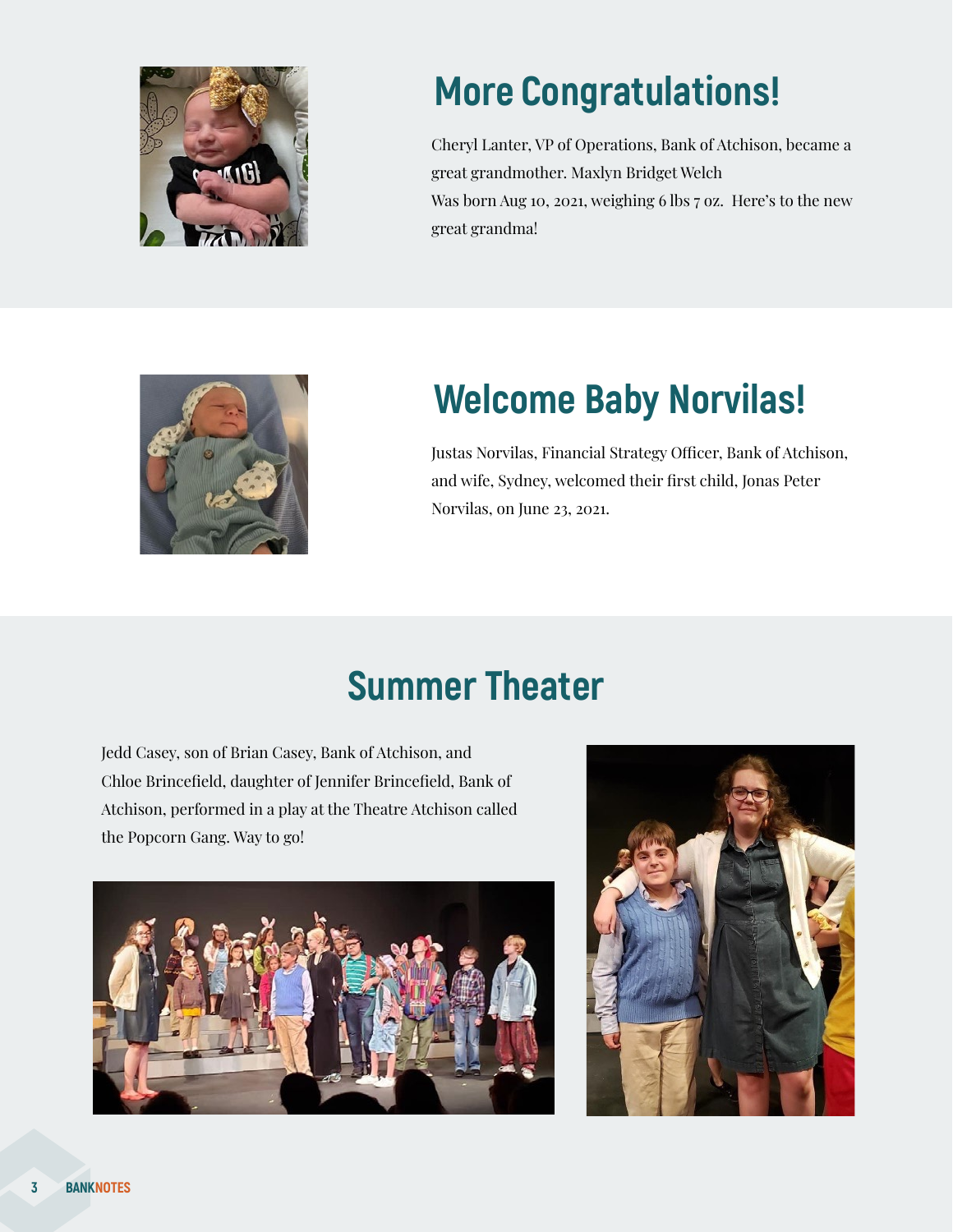#### **Julia Ott • Compliance Assistant, Bank of Atchison**

Union State Bank of Atchison has a new Compliance Assistant, Julia Ott.

"I was born in Richmond, Mo., and grew up around the Savannah, Mo., area. I still live near Savannah with my husband of 9 years, my 6 year old daughter, our two blue heeler pups, and a beta fish (along with all the critters my daughter tries to bring into our house!) I have worn various hats in banking, including teller, vault/ATM teller, teller coordinator, team lead, assistant branch manager, and personal banker specialist. I have worked at various banks for the last 10 years, such as US Bank, Commerce Bank, and First Arkansas Bank and Trust. I have enjoyed doing many projects within banking, and am very excited to start a new venture here at Union State Bank. I look forward to building relationships here, and becoming part of the family." Welcome Julia!

#### **Ryan Molt • Loan Assistant, Bank of Atchison**

Please welcome Ryan Molt to Union State Bank of Atchison. She is from Atchison, Kan., and her education includes a High School Diploma from Atchison High School, School of Banking Fundamentals in Manhattan Kan.

Ryan says: "I am a wife and mother of 2 wonderful kids, and way too many animals to count! I was an insurance agent at Maximum Insurance for 3 years. Before that, I served 17 years at Bank of Atchison, where I started as a drive thru teller, until I moved to the loan department in 2009 as an assistant. I am looking forward to working will all my "family" here, and learning whatever more they want to teach me, and getting more involved with customers and the community."

#### **Alana Neale • Executive Vice President**

Alana Neale is from Springfield, Mo., originally and moved to Parkville, Mo., in 2008. She has served Union State Bank since 2019, bringing banking, business and finance experience.

Alana previously served as CFO for USB in 2017 and recently rejoined USB as Executive Vice President in Spring of 2021, bringing 30 years of banking, business, and finance experience. She began her career as an FDIC Examiner after earning a B.S. in Accounting from MSU in Springfield, Mo. She also earned her CPA license.

Alana's son, Alex, is a freshman business major at the University of Missouri, and her daughter, Megan, is a junior in high school and very involved in dance. (Which she says keeps her family very busy!)

"I am very excited about my new position and to be back at USB and working with the team again," says Alana. "I am proud to work for an organization that is focused on the future and doing the right thing for the communities, customers and employees."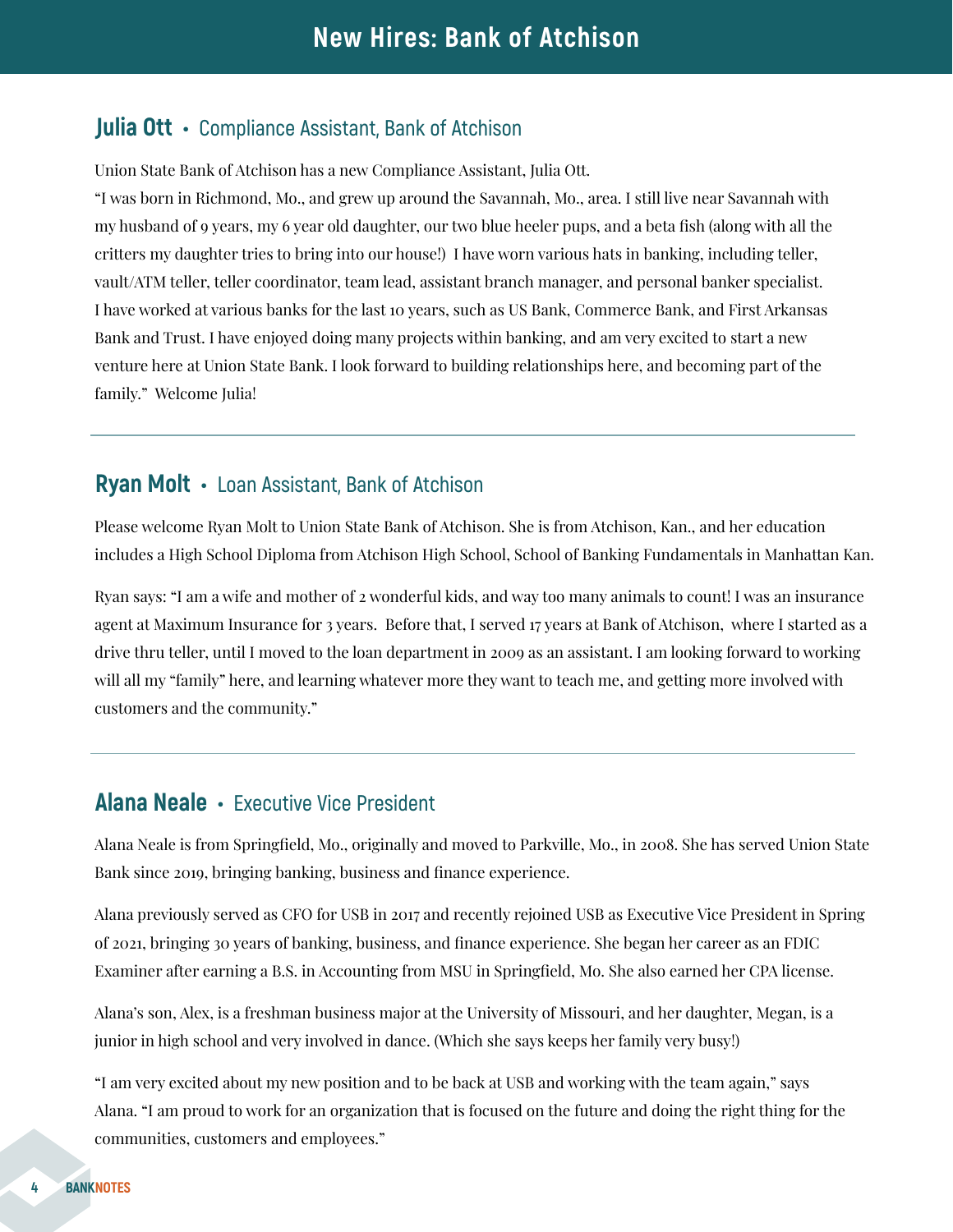## **Bank of Horton Honors Local Teachers**

Marc Pisacka, Union State Bank of Horton, presented teacher appreciation awards to Myka Speer, Horton Elementary School; Ronda Smith, Everest Middle School; and Kertis Keehn, Horton High School. Union State Bank of Everest and Horton had a drawing for \$100 gift card for teachers from Horton High School, Horton Elementary School and Everest Middle School to be used as needed in their classrooms.



**Marc Pisacka, Union State Bank of Horton, delivering pizza and water to Paula Wenger at the USD 430 Board Office in Horton for their staff.**



**Marc Pisacka and Rita Boller, Union State Bank of Horton, delivering pizza and water to the Horton High School. They are pictured with Jacob Chalfant and David Pottroff, Horton High School teachers.**



**Kertis Keehn, Horton High School, receives a teacher appreciation gift card from Marc Pisacka, Union State Bank of Horton.**



### **Congratulations Amy Madison: Photo Selected for Kansas Bankers Association Calendar**

Amy Madison, Union State Bank of Horton, sent a photo of snowbirds to the recent Scenes of Kansas calendar photo contest hosed by KBA. Her photo was selected to be used as the main photo during the month of December, chosen from hundreds of entries.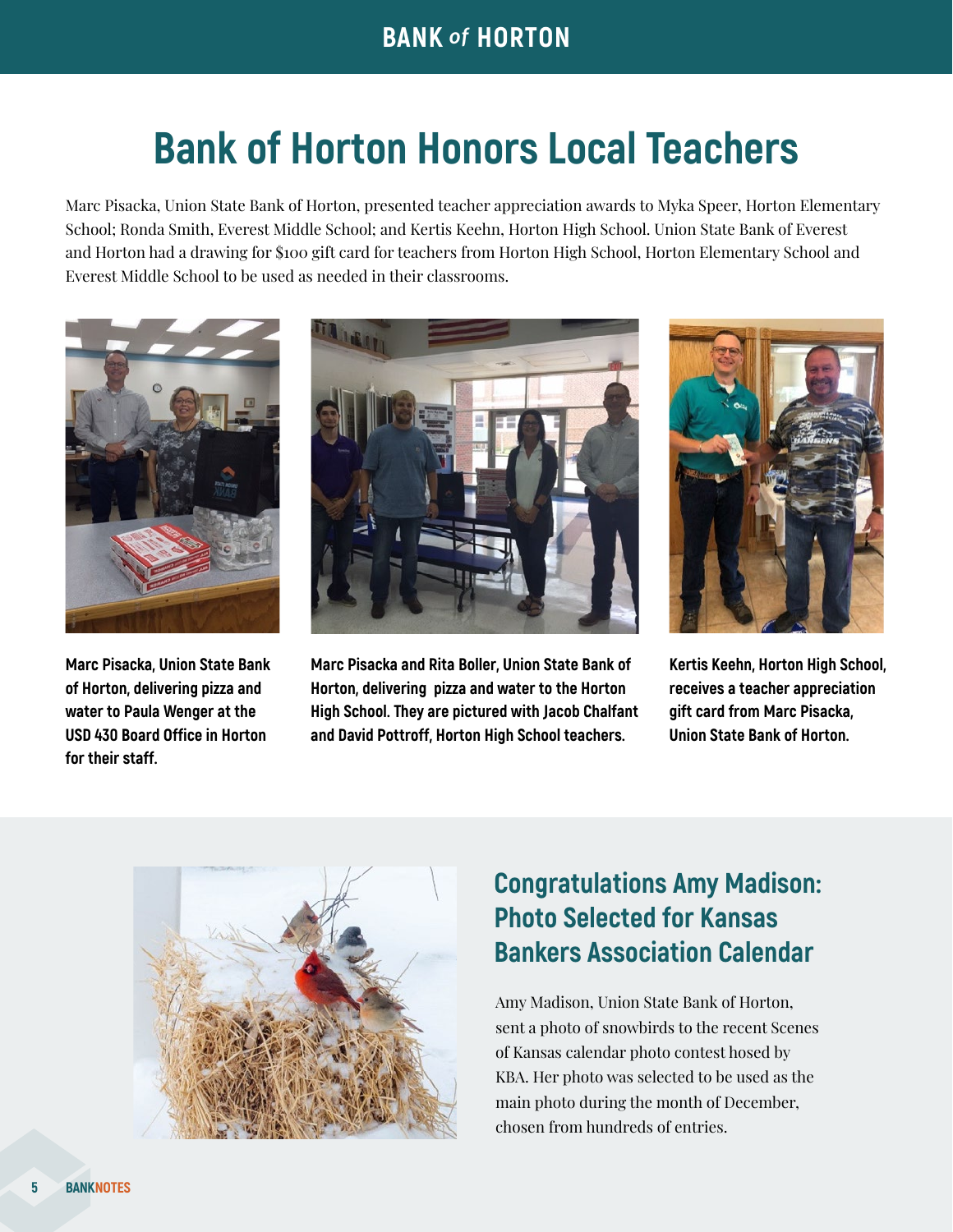

### **Hillary Boye and Sean Farris Receive Honors from Barret Graduate School of Banking**

Hillary Boye, Union State Bank General Counsel, and Sean Farris, Vice President/ Branch Manager, Bank of Gower, both graduated from Barret Graduate School of Banking with summa cum laude honors.

## **A Shaved Head for a Good Cause …**

Union State Bank is proud of our local communities, and it shows! When we launched our social media platform, we challenged our local branches to see which could get the most "Likes." Union State Bank of Atchison was the competition winner … but they had some creative help. Sean Farris, Union State Bank of Gower Branch Manager, was bold enough to joke about having a funny event as part of the contest to encourage more Likes. (He might have mentioned shaving someone's head). Soon Union State Bank had taken this to the next level, and employees were donating in the name of Shave Sean's Head as part of the Salvation Army of Atchison GREAT DUCK RACE. A second campaign, in favor of Save Sean's Hair, did not perform as well. Thank you, Salon Suites at 101 and everyone who participated!